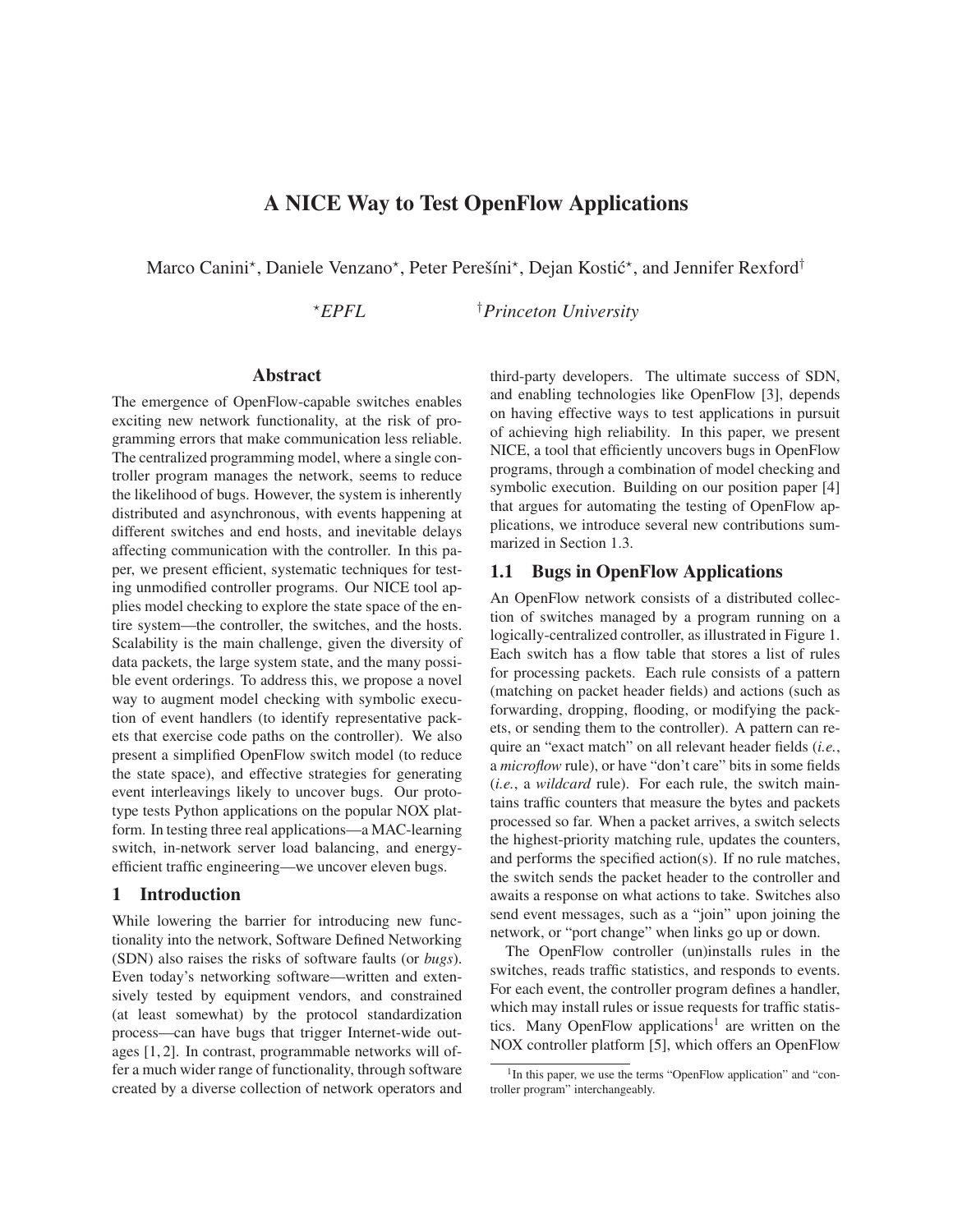

**Figure 1: An example of OpenFlow network traversed by a packet. In a plausible scenario, due to delays between controller and switches, the packet does not encounter an installed rule in the second switch.**

API for Python and C++ applications. These programs can perform arbitrary computation and maintain arbitrary state. A growing collection of controller applications support new network functionality [6–11], over Open-Flow switches available from several different vendors. Our goal is to create an efficient tool for systematically testing these applications. More precisely, we seek to discover violations of (network-wide) correctness properties due to bugs in the controller programs.

On the surface, the centralized programming model should reduce the likelihood of bugs. Yet, the system is inherently distributed and asynchronous, with events happening at multiple switches and inevitable delays affecting communication with the controller. To reduce overhead and delay, applications push as much packethandling functionality to the switches as possible. A common programming idiom is to respond to a packet arrival by installing a rule for handling subsequent packets in the data plane. Yet, a race condition can arise if additional packets arrive while installing the rule. A program that implicitly expects to see just one packet may behave incorrectly when multiple arrive [4]. In addition, many applications install rules at multiple switches along a path. Since rules are not installed atomically, some switches may apply new rules before others install theirs. Figure 1 shows an example where a packet reaches an intermediate switch before the relevant rule is installed. This can lead to unexpected behavior, where an intermediate switch directs a packet to the controller. As a result, an OpenFlow application that works correctly most of the time can misbehave under certain event orderings.

# **1.2 Challenges of Testing OpenFlow Apps**

Testing OpenFlow applications is challenging because the behavior of a program depends on the larger environment. The end-host applications sending and receiving traffic—and the switches handling packets, installing rules, and generating events—all affect the program running on the controller. The need to consider the larger environment leads to an extremely large state space, which "explodes" along three dimensions:

**Large space of switch state:** Switches run their own

programs that maintain state, including the many packetprocessing rules and associated counters and timers. Further, the set of packets that match a rule depends on the presence or absence of other rules, due to the "match the highest-priority rule" semantics. As such, testing Open-Flow applications requires an effective way to capture the large state space of the switch.

**Large space of input packets:** Applications are *dataplane* driven, *i.e.*, programs must react to a huge space of possible packets. The OpenFlow specification allows switches to match on source and destination MAC addresses, IP addresses, and TCP/UDP port numbers, as well as the switch input port; future generations of switches will match on even more fields. The controller can perform arbitrary processing based on other fields, such as TCP flags or sequence numbers. As such, testing OpenFlow applications requires effective techniques to deal with large space of inputs.

**Large space of event orderings:** Network events, such as packet arrivals and topology changes, can happen at any switch at any time. Due to communication delays, the controller may not receive events in order, and rules may not be installed in order across multiple switches. Serializing rule installation, while possible, would significantly reduce application performance. As such, testing OpenFlow applications requires efficient strategies to explore a large space of event orderings.

To simplify the problem, we could require programmers to use domain-specific languages that prevent certain classes of bugs. However, the adoption of new languages is difficult in practice. Not surprisingly, most OpenFlow applications are written in general-purpose languages, like Python, Java. Alternatively, developers could create abstract models of their applications, and use formal-methods techniques to prove properties about the system. However, these models are time-consuming to create and easily become out-of-sync with the real implementation. In addition, existing model-checking tools like SPIN [12] and Java PathFinder (JPF) [13] cannot be directly applied because they require explicit developer inputs to resolve the data-dependency issues and sophisticated modeling techniques to leverage domain-specific information. They also suffer state-space explosion, as we show in Section 7. Instead, we argue that testing tools should operate directly on *unmodified* OpenFlow applications, and leverage *domain-specific knowledge* to improve scalability.

## **1.3 NICE Research Contributions**

To address these scalability challenges, we present NICE (*No bugs In Controller Execution*)—a tool that tests unmodified controller programs by automatically generating carefully-crafted streams of packets under many possible event interleavings. To use NICE, the programmer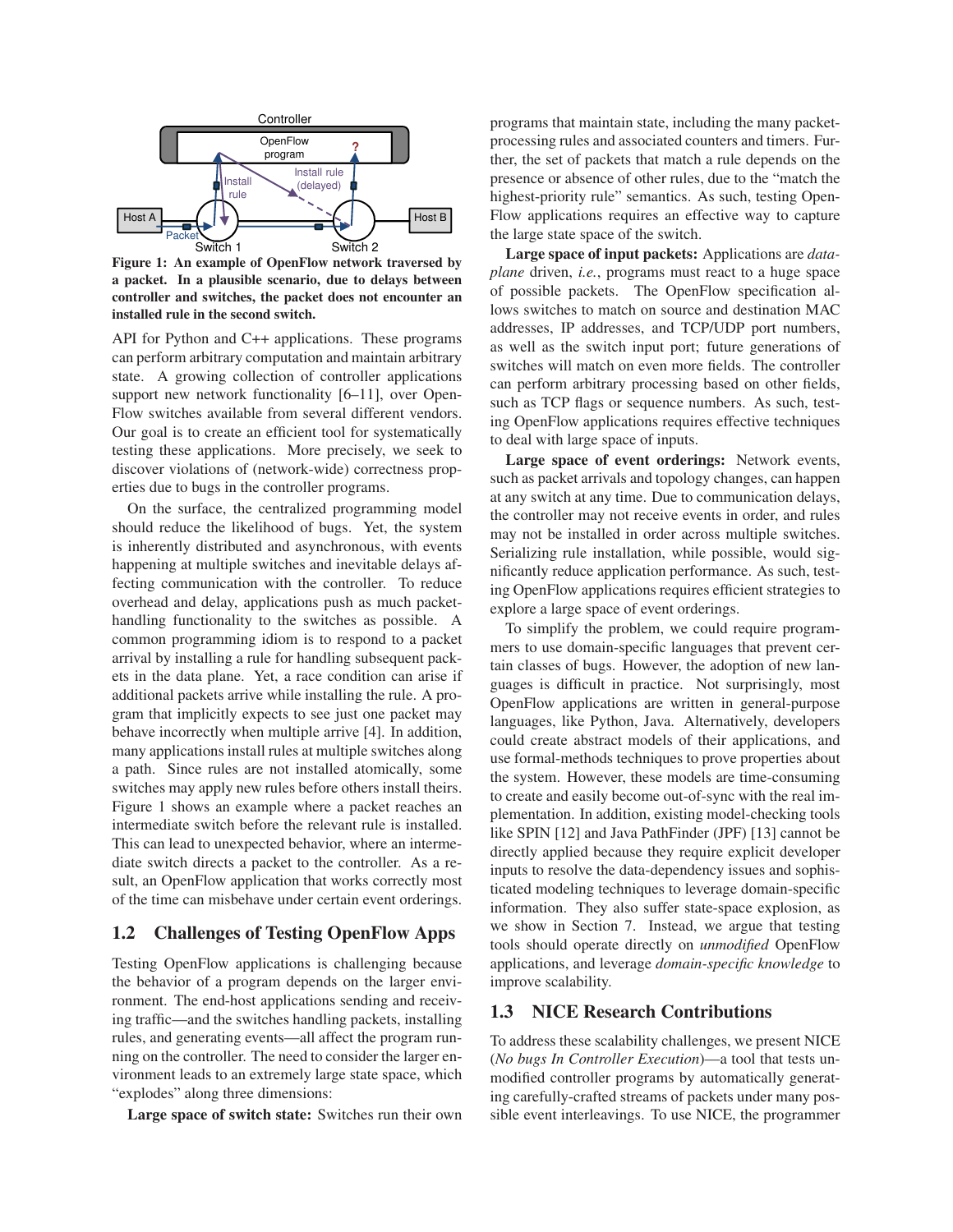

**Figure 2: Given an OpenFlow program, a network topology, and correctness properties, NICE performs a statespace search and outputs traces of property violations.**

supplies the controller program, and the specification of a topology with switches and hosts. The programmer can instruct NICE to check for generic correctness properties such as no forwarding loops or no black holes, and optionally write additional, application-specific correctness properties (*i.e.*, Python code snippets that make assertions about the global system state). By default, NICE systematically explores the space of possible system behaviors, and checks them against the desired correctness properties. The programmer can also configure the desired search strategy. In the end, NICE outputs property violations along with the traces to deterministically reproduce them. The programmer can also use NICE as a simulator to perform manually-driven, step-by-step system executions or random walks on system states.

Our design uses explicit state, software model checking [13–16] to explore the state space of the entire system—the controller program, the OpenFlow switches, and the end hosts—as discussed in Section 2. However, applying model checking "out of the box" does not scale. While simplified models of the switches and hosts help, the main challenge is the event handlers in the controller program. These handlers are data dependent, forcing model checking to explore all possible inputs (which doesn't scale) or a set of "important" inputs provided by the developer (which is undesirable). Instead, we extend model checking to *symbolically execute* [17, 18] the handlers, as discussed in Section 3. By symbolically executing the packet-arrival handler, NICE identifies equivalence classes of packets—ranges of header fields that determine unique paths through the code. NICE feeds the network a representative packet from each class by adding a state transition that injects the packet. To reduce the space of event orderings, we propose several domain-specific search strategies that generate event interleavings that are likely to uncover bugs in the controller program, as discussed in Section 4.

Bringing these ideas together, NICE combines model checking (to explore system execution paths), symbolic execution (to reduce the space of inputs), and search strategies (to reduce the space of event orderings). The programmer can specify correctness properties as snippets of Python code that operate on system state, or select from a library of common properties, as discussed in Section 5. Our NICE prototype tests unmodified applications written in Python for the popular NOX platform, as discussed in Section 6. Our performance evaluation in Section 7 shows that:  $(i)$  even on small examples, NICE is five times faster than approaches that apply state-ofthe-art tools,  $(ii)$  our OpenFlow-specific search strategies reduce the state space by up to 20 times, and  $(iii)$ the simplified switch model brings a 7-fold reduction on its own. In Section 8, we apply NICE to three real Open-Flow applications and uncover *11* bugs. Most of the bugs we found are design flaws, which are inherently less numerous than simple implementation bugs. In addition, at least one of these applications was tested using unit tests. Section 9 discusses the trade-off between testing coverage and the overhead of symbolic execution. Section 10 discusses related work, and Section 11 concludes the paper with a discussion of future research directions.

## **2 Model Checking OpenFlow Applications**

The execution of a controller program depends on the underlying switches and end hosts; the controller, in turn, affects the behavior of these components. As such, testing is not just a simple matter of exercising every path through the controller program—we must consider the state of the larger system. The needs to systematically explore the space of system states, and check correctness in each state, naturally lead us to consider *model checking* techniques. To apply model checking, we need to identify the system states and the transitions from one state to another. After a brief review of model checking, we present a strawman approach for applying model checking to OpenFlow applications, and proceed by describing changes that make it more tractable.

# **2.1 Background on Model Checking**

**Modeling the state space.** A distributed system consists of multiple *components* that communicate asynchronously over message *channels*, *i.e.*, first-in, first-out buffers (*e.g.*, see Chapter 2 of [19]). Each component has a set of variables, and the *component state* is an assignment of values to these variables. The *system state* is the composition of the component states. To capture in-flight messages, the system state also includes the contents of the channels. A *transition* represents a change from one state to another (*e.g.*, due to sending a message). At any given state, each component maintains a set of enabled transitions, *i.e.*, the state's possible transitions. For each state, the enabled system transitions are the union of enabled transitions at all components. A *system execution* corresponds to a sequence of these transitions, and thus specifies a possible behavior of the system.

**Model-checking process.** Given a model of the state space, performing a search is conceptually straightfor-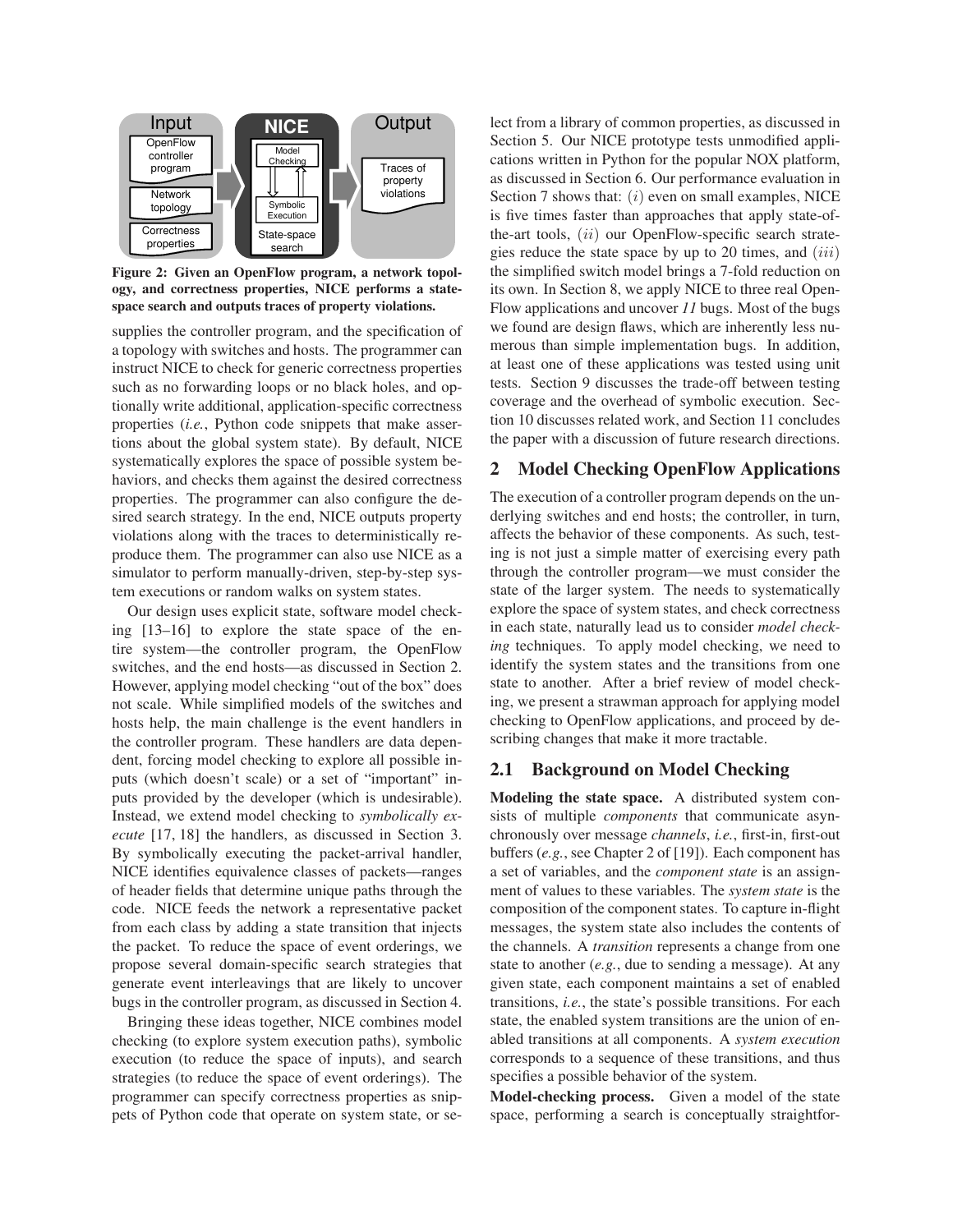ward. Figure 5 (non boxed-in text) shows the pseudocode of the model-checking loop. First, the model checker initializes a stack of states with the initial state of the system. At each step, the checker chooses one state from the stack and one of its enabled transitions. After executing that transition, the checker tests the correctness properties on the newly reached state. If the new state violates a correctness property, the checker saves the error and the execution trace. Otherwise, the checker adds the new state to the set of explored states (unless the state was added earlier) and schedules the execution of all transitions enabled in this state (if any). The model checker can run until the stack of states is empty, or until detecting the first error.

## **2.2 Transition Model for OpenFlow Apps**

Model checking relies on having a model of the system, *i.e.*, a description of the state space. This requires us to identify the states and transitions for each component the controller program, the OpenFlow switches, and the end hosts. However, we argue that applying existing model-checking techniques imposes too much work on the developer and leads to an explosion in the state space.

#### **2.2.1 Controller Program**

Modeling the controller as a transition system seems relatively straightforward. A controller program is structured as a set of event handlers (*e.g.*, packet arrival and switch join/leave for the MAC-learning application in Figure 3), that interact with the switches using a standard interface, and these handlers execute atomically. As such, we can model the state of the program as the values of its global variables (*e.g.*, ctrl state in Figure 3), and treat each event handler as a transition. To execute a transition, the model checker can simply invoke the associated event handler. For example, receiving a packet-in message from a switch enables the packet in transition, and the model checker can execute the transition by invoking the corresponding event handler.

However, the behavior of event handlers is often datadependent. In line 7 of Figure 3, for instance, the packet in handler assigns mactable only for unicast source MAC addresses, and either installs a forwarding rule or floods a packet depending on whether or not the destination MAC address is known. This leads to different system executions. Unfortunately, model checking does not cope well with data-dependent applications (*e.g.*, see Chapter 1 of [19]). Since enumerating all possible inputs is intractable, a brute-force solution would require developers to specify a set of "relevant" inputs based on their knowledge of the application. Hence, a controller transition would be modeled as a pair consisting of an event handler and a concrete input. This is clearly undesirable. NICE overcomes this limitation 1 **ctrl\_state** =  $\{\}$  # State of the controller is a global variable (a hashtable)

- <sup>2</sup> **def** packet in(sw id, inport, pkt, bufid): *# Handles packet arrivals*
- <sup>3</sup> **mactable** = **ctrl state**[sw id]
- 4 is bcast src = pkt.src $[0]$  & 1
- $5$  is bcast dst = pkt.dst[0] & 1
- <sup>6</sup> **if not** is bcast src:
- mactable[pkt.src] = inport
- <sup>8</sup> **if** (**not** is bcast dst) **and** (**mactable**.has key(pkt.dst)):
- <sup>9</sup> outport = **mactable**[pkt.dst]
- $\mathbf{i}$  **if** outport  $\mathbf{j}$  = inport:
- 11 **match** = {DL\_SRC: pkt.src, DL\_DST: pkt.dst,  $\leftrightarrow$ DL TYPE: pkt.type, IN PORT: inport}
- <sup>12</sup> **actions** = [**OUTPUT**, outport]
- <sup>13</sup> install rule(sw id, **match**, **actions**, soft timer=5, <sup>←</sup>֓ hard timer=**PERMANENT**) *# 2 lines optionally*
- <sup>14</sup> send packet out(sw id, pkt, bufid) *# combined in 1 API*
- <sup>15</sup> **return**
- <sup>16</sup> flood packet(sw id, pkt, bufid)

<sup>17</sup> **def** switch join(sw id, stats): *# Handles when a switch joins*

- 18 **if not ctrl\_state**.has\_key(sw\_id):
- 19 **ctrl\_state**[sw\_id] = {}

<sup>20</sup> **def** switch leave(sw id): *# Handles when a switch leaves*

- <sup>21</sup> **if ctrl state**.has key(sw id):
- <sup>22</sup> **del ctrl state**[sw id]

**Figure 3: Pseudo-code of a MAC-learning switch, based on the pyswitch application. The packet in handler learns the input port associated with each non-broadcast source MAC address; if the destination MAC address is known, the handler installs a forwarding rule and instructs the switch to send the packet according to that rule; and otherwise floods the packet. The switch join/leave events initialize/delete a table mapping addresses to switch ports.**

by using *symbolic execution* to automatically identify the relevant inputs, as discussed in Section 3.

#### **2.2.2 OpenFlow Switches**

To test the controller program, the system model must include the underlying switches. Yet, switches run complex software, and this is not the code we intend to test. A strawman approach for modeling the switch is to start with an existing reference OpenFlow switch implementation (*e.g.*, [20]), define the switch state as the values of all variables, and identify transitions as the portions of the code that process packets or exchange messages with the controller. However, the reference switch software has a large amount of state (*e.g.*, several hundred KB), not including the buffers containing packets and OpenFlow messages awaiting service; this aggravates the state-space explosion problem. Importantly, such a large program has many sources of nondeterminism and it is difficult to identify them automatically [16].

Instead, we create a switch model that omits inessential details. Indeed, creating models of some parts of the system is common to many standard approaches for applying model checking. Further, in our case, this is a onetime effort that does not add burden on the user. Following the OpenFlow specification [21], we view a switch as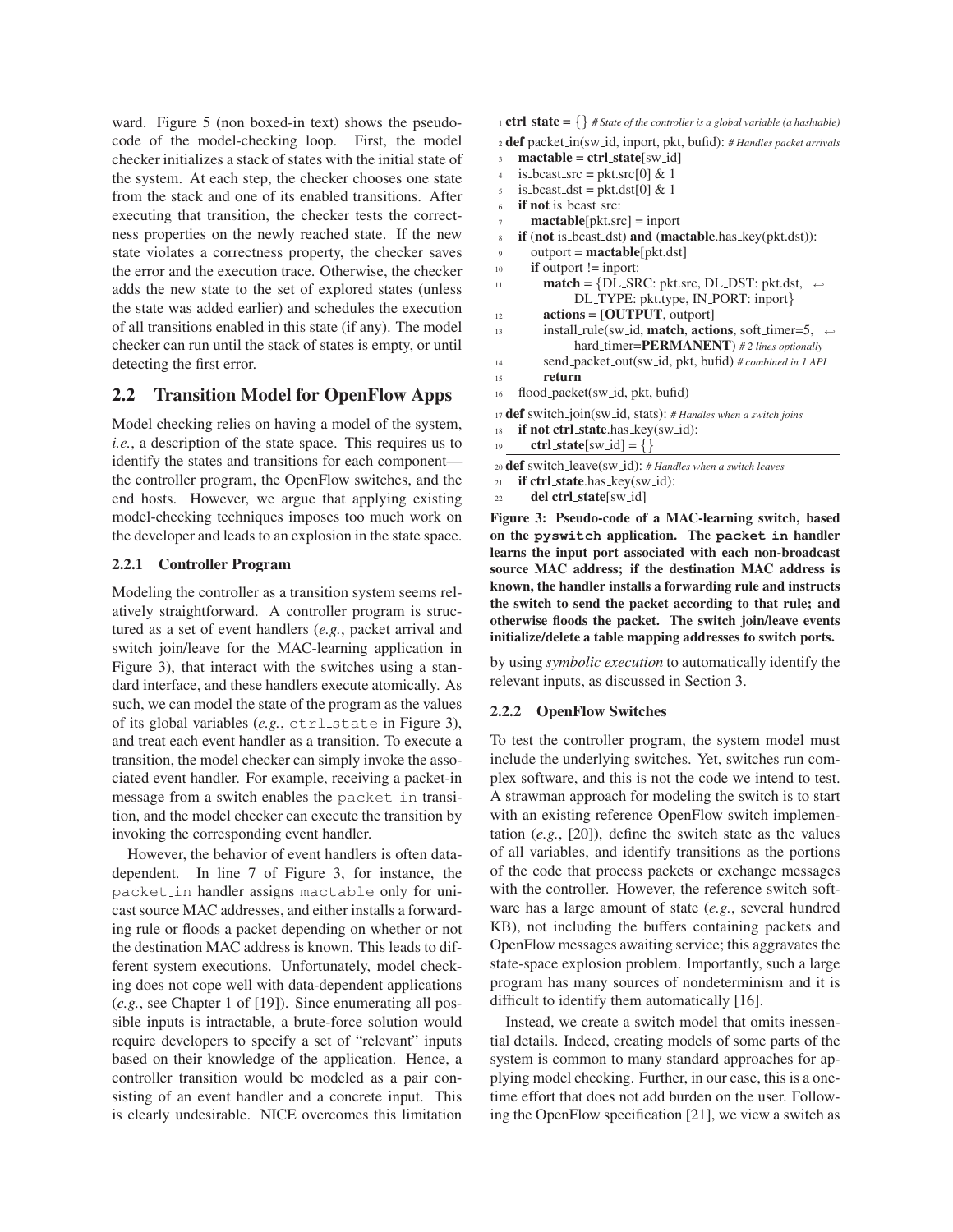a set of communication channels, transitions that handle data packets and OpenFlow messages, and a flow table.

**Simple communication channels:** Each channel is a first-in, first-out buffer. Packet channels have an optionally-enabled fault model that can drop, duplicate, or reorder packets, or fail the link. The channel with the controller offers reliable, in-order delivery of OpenFlow messages, except for optional switch failures. We do not run the OpenFlow protocol over SSL on top of TCP/IP, allowing us to avoid intermediate protocol encoding/decoding and the substantial state in the network stack.

**Two simple transitions:** The switch model supports process pkt and process of transitions—for processing data packets and OpenFlow messages, respectively. We enable these transitions if at least one packet channel or the OpenFlow channel is non empty, respectively. A final simplification we make is in the process pkt transition. Here, the switch dequeues the first packet from each packet channel, and processes *all* these packets according to the flow table. So, multiple packets at different channels are processed as a single transition. This optimization is safe because the model checker already systematically explores the possible orderings of packet arrivals at the switch.

**Merging equivalent flow tables:** A flow table can easily have two states that appear different but are semantically equivalent, leading to a larger search space than necessary. For example, consider a switch with two microflow rules. These rules do not overlap—no packet would ever match both rules. As such, the order of these two rules is not important. Yet, simply storing the rules as a list would cause the model checker to treat two different orderings of the rules as two distinct states. Instead, as often done in model checking, we construct a canonical representation of the flow table that derives a unique order of rules with overlapping patterns.

#### **2.2.3 End Hosts**

Modeling the end hosts is tricky, because hosts run arbitrary applications and protocols, have large state, and have behavior that depends on incoming packets. We could require the developer to provide the host programs, with a clear indication of the transitions between states. Instead, NICE provides simple programs that act as clients or servers for a variety of protocols including Ethernet, ARP, IP, and TCP. These models have explicit transitions and relatively little state. For instance, the default client has two basic transitions—send (initially enabled; can execute C times, where C is configurable) and receive—and a counter of sent packets. The default server has the receive and the send reply transitions; the latter is enabled by the former. A more realistic refinement of this model is the mobile host that includes the move transition that moves the host to a new

 $\leq$ switch, port $>$  location. The programmer can also customize the models we provide, or create new models.

#### **3 Symbolic Execution of Event Handlers**

To systematically test the controller program, we must explore all of its possible transitions. Yet, the behavior of an event handler depends on the inputs (*e.g.*, the MAC addresses of packets in Figure 3). Rather than explore all possible inputs, NICE identifies which inputs would exercise different code paths through an event handler. Systematically exploring all code paths naturally leads us to consider *symbolic execution* (SE) techniques. After a brief review of symbolic execution, we describe how we apply symbolic execution to controller programs. Then, we explain how NICE combines model checking and symbolic execution to explore the state space effectively.

#### **3.1 Background on Symbolic Execution**

Symbolic execution runs a program with symbolic variables as inputs (*i.e.*, any values). The symbolic-execution engine tracks the use of symbolic variables and records the constraints on their possible values. For example, in line 4 of Figure 3, the engine learns that is bcast src is "pkt.src[0] & 1". At any branch, the engine queries a constraint solver for two assignments of symbolic inputs—one that satisfies the branch predicate and one that satisfies its negation (*i.e.*, takes the "else" branch)— and logically forks the execution to follow the feasible paths. For example, the engine determines that to reach line 7 of Figure 3, the source MAC address must have its eighth bit set to zero.

Unfortunately, symbolic execution does not scale well because the number of code paths can grow exponentially with the number of branches and the size of the inputs. Also, symbolic execution does not explicitly model the state space, which can cause repeated exploration of the same system state<sup>2</sup>. In addition, despite exploring all *code paths*, symbolic execution does not explore all *system execution paths*, such as different event interleavings. Techniques exist that can add artificial branching points to a program to inject faults or explore different event orderings [18, 22], but at the expense of extra complexity. As such, symbolic execution is not a sufficient solution for testing OpenFlow applications. Instead, NICE uses model checking to explore system execution paths (and detect repeated visits to the same state [23]), and symbolic execution to determine which inputs would exercise a particular state transition.

## **3.2 Symbolic Execution of OpenFlow Apps**

Applying symbolic execution to the controller event handlers is relatively straightforward, with two exceptions.

<sup>2</sup>Unless expensive and possibly undecidable state-equivalence checks are performed.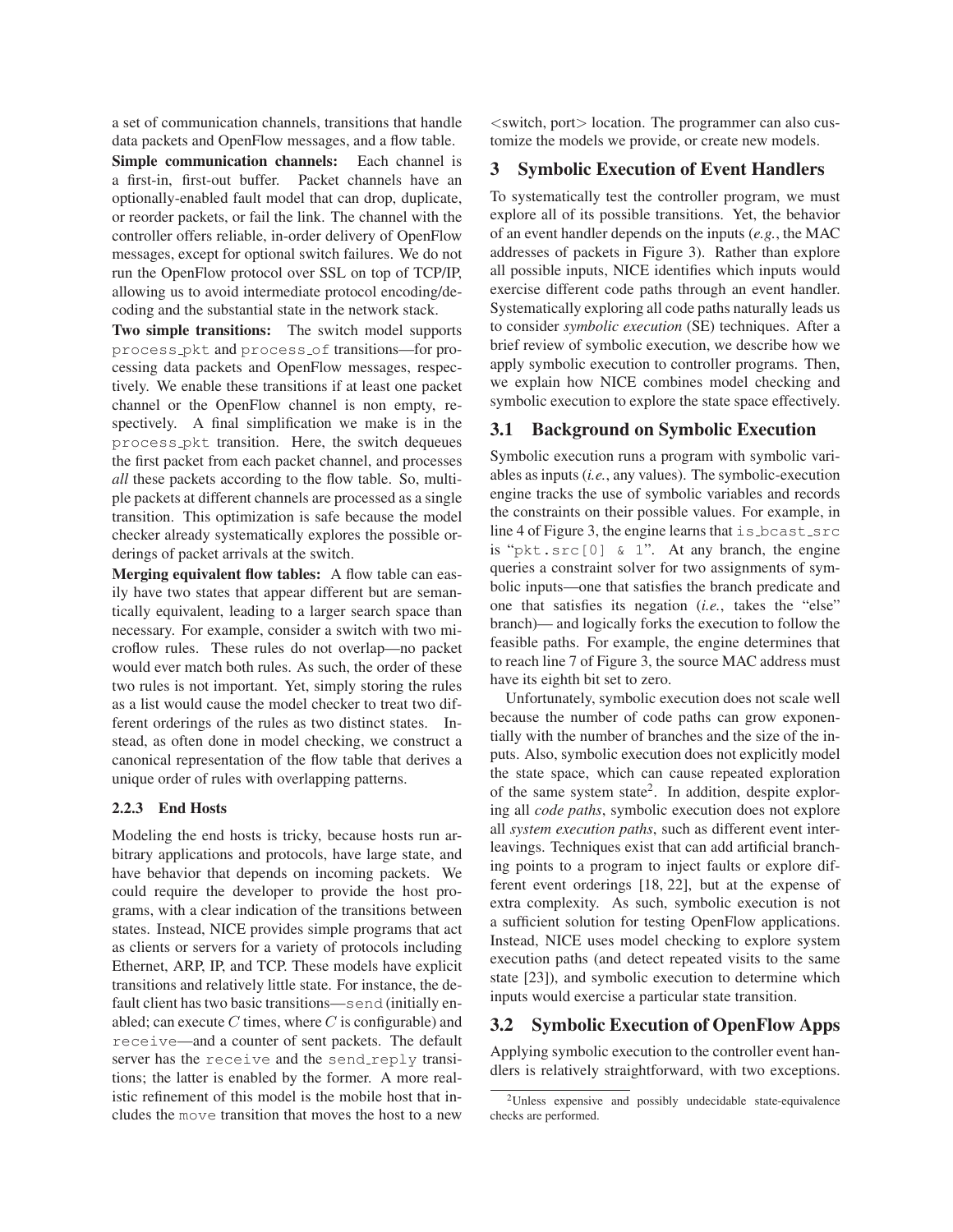First, to handle the diverse inputs to the packet in handler, we construct *symbolic packets*. Second, to minimize the size of the state space, we choose a *concrete* (rather than symbolic) representation of controller state. **Symbolic packets.** The main input to the packet in handler is the incoming packet. To perform symbolic execution, NICE must identify which (ranges of) packet header fields determine the path through the handler. Rather than view a packet as a generic array of symbolic bytes, we introduce *symbolic packets* as our symbolic data type. A symbolic packet is a group of symbolic integer variables that each represents a header field. To reduce the overhead for the constraint solver, we maintain each header field as a lazily-initialized, individual symbolic variable (*e.g.*, a MAC address is a 6-byte variable), which reduces the number of variables. Yet, we still allow byte- and bit-level accesses to the fields. We also apply domain knowledge to further constrain the possible values of header fields (*e.g.*, the MAC and IP addresses used by the hosts and switches in the system model, as specified by the input topology).

**Concrete controller state.** The execution of the event handlers also depends on the controller state. For example, the code in Figure 3 reaches line 9 only for unicast destination MAC addresses stored in mactable. Starting with an empty mactable, symbolic execution cannot find an input packet that forces the execution of line 9; yet, with a non-empty table, certain packets could trigger line 9 to run, while others would not. As such, we must incorporate the global variables into the symbolic execution. We choose to represent the global variables in a concrete form. We apply symbolic execution by using these concrete variables as the initial state and by marking as symbolic the packets and statistics arguments to the handlers. The alternative of treating the controller state as symbolic would require a sophisticated type-sensitive analysis of complex data structures (*e.g.*, [23]), which is computationally expensive and difficult for an untyped language like Python.

## **3.3 Combining SE with Model Checking**

With all of NICE's parts in place, we now describe how we combine model checking (to explore system execution paths) and symbolic execution (to reduce the space of inputs). At any given controller state, we want to identify the packets that each client should send—specifically, the set of packets that exercise all feasible code paths on the controller in that state. To do so, we create a special client transition called discover packets that symbolically executes the packet in handler. Figure 4 shows the unfolding of controller's state-space graph.

Symbolic execution of the handler starts from the initial state defined by  $(i)$  the concrete controller state



**Figure 4: Example of how NICE identifies relevant packets and uses them as new enabled send packet transitions of** client1**. For clarity, the circled states refer to the controller state only.**

(*e.g.*, State 0 in Figure 4) and (ii) a concrete "context" (*i.e.*, the switch and input port that identify the client's location). For every feasible code path in the handler, the symbolic-execution engine finds an equivalence class of packets that exercise it. For each equivalence class, we instantiate one *concrete packet* (referred to as the relevant packet) and enable a corresponding send transition for the client. While this example focuses on the packet in handler, we apply similar techniques to deal with traffic statistics, by introducing a special discover stats transition that symbolically executes the statistics handler with symbolic integers as arguments. Other handlers, related to topology changes, operate on concrete inputs (*e.g.*, the switch and port ids).

Figure 5 shows the pseudo-code of our search-space algorithm, which extends the basic model-checking loop in two main ways.

**Initialization (lines 3-5):** For each client, the algorithm  $(i)$  creates an empty map for storing the relevant packets for a given controller state and  $(ii)$  enables the discover packets transition.

**Checking process (lines 12-18):** Upon reaching a new state, the algorithm checks for each client (line 15) whether a set of relevant packets already exists. If not, it enables the discover packets transition. In addition, it checks (line 17) if the controller has a process stats transition enabled in the newlyreached state, meaning that the controller is awaiting a response to a previous query for statistics. If so, the algorithm enables the discover stats transition.

Invoking the discover packets (lines 26-31) and discover stats (lines 32-35) transitions allows the system to evolve to a state where new transitions become possible—one for each path in the packet-arrival or statistics handler. This allows the model checker to reach new controller states, allowing symbolic execution to again uncover new classes of inputs that enable additional transitions, and so on.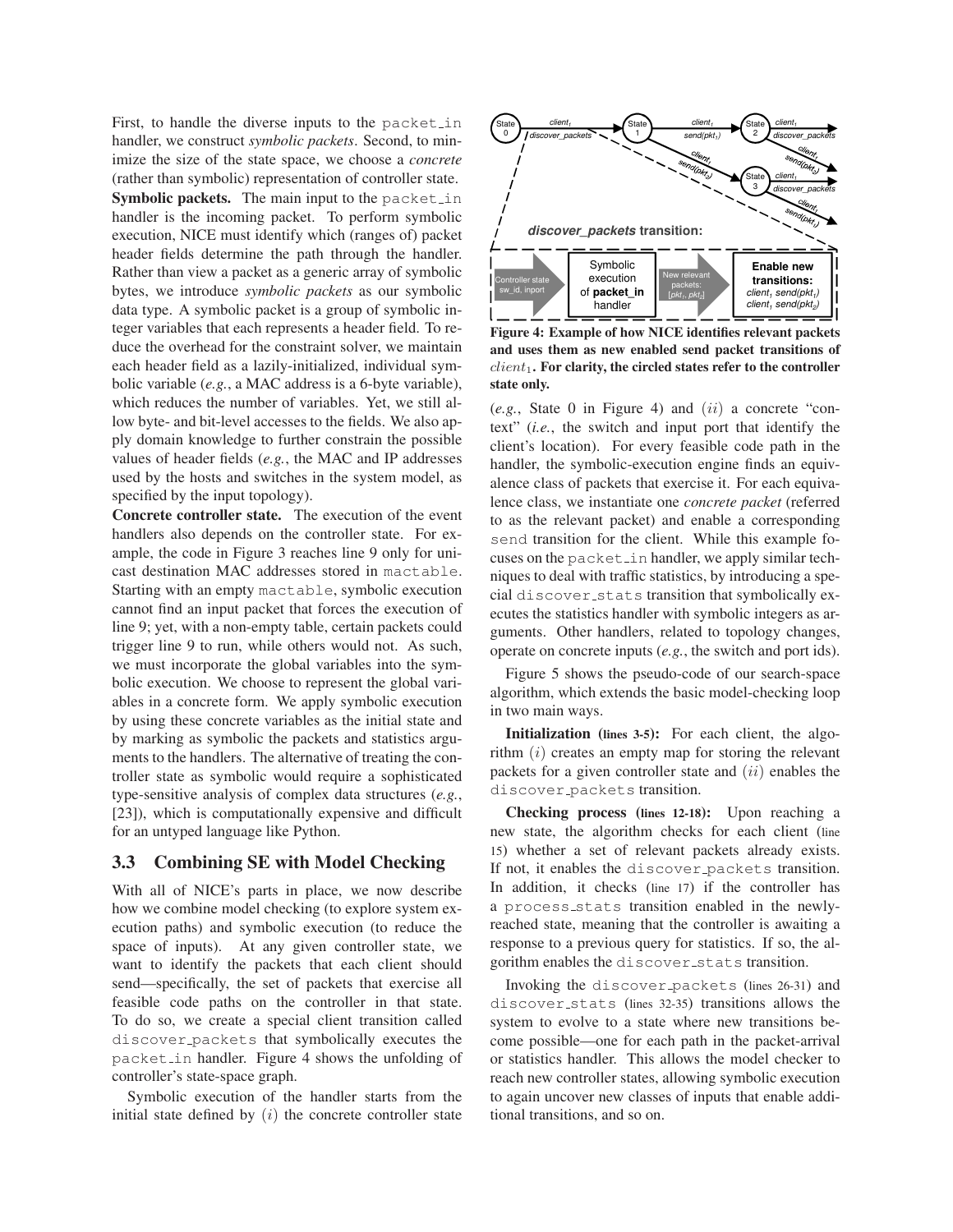| $\alpha$ state_stack = []; explored_states = []; errors = []<br>$_2$ initial_state = create_initial_state() |  |  |  |  |  |  |
|-------------------------------------------------------------------------------------------------------------|--|--|--|--|--|--|
| s for client in initial_state.clients                                                                       |  |  |  |  |  |  |
| client.packets = $\{\}$<br>$\overline{4}$                                                                   |  |  |  |  |  |  |
| client.enable_transition(discover_packets)<br>5                                                             |  |  |  |  |  |  |
| 6 for t in initial state enabled transitions:                                                               |  |  |  |  |  |  |
| state_stack.push([initial_state, t])                                                                        |  |  |  |  |  |  |
| while len(state_stack) $> 0$ :                                                                              |  |  |  |  |  |  |
| state, transition = choose(state_stack)<br>9                                                                |  |  |  |  |  |  |
| try:<br>10                                                                                                  |  |  |  |  |  |  |
| $next\_state = run(state, transition)$<br>11                                                                |  |  |  |  |  |  |
| $ctrl$ = next_state.ctrl # Reference to controller in next_state<br>12                                      |  |  |  |  |  |  |
| ctrl_state = state(ctrl) # Stringified controller state in next_state<br>13                                 |  |  |  |  |  |  |
| for client in state clients:<br>14                                                                          |  |  |  |  |  |  |
| if not client.packets.has_key(ctrl_state):<br>15                                                            |  |  |  |  |  |  |
| client.enable_transition(discover_packets, ctrl)<br>16                                                      |  |  |  |  |  |  |
| if process stats in ctrl.enabled_transitions:<br>17                                                         |  |  |  |  |  |  |
| ctrl.enable_transition(discover_stats, state, sw_id)<br>18                                                  |  |  |  |  |  |  |
| check_properties(next_state)<br>19                                                                          |  |  |  |  |  |  |
| if next_state not in explored_states:<br>20                                                                 |  |  |  |  |  |  |
| explored_states.add(next_state)<br>21                                                                       |  |  |  |  |  |  |
| for t in next state enabled transitions:<br>22                                                              |  |  |  |  |  |  |
| state_stack.push([next_state, t])<br>23                                                                     |  |  |  |  |  |  |
| <b>except</b> Property Violation as e:<br>24                                                                |  |  |  |  |  |  |
| errors.append([e, trace])<br>25                                                                             |  |  |  |  |  |  |
| 26 def discover_packets_transition(client, ctrl):                                                           |  |  |  |  |  |  |
| $sw_id$ , inport = switch location of (client)<br>27                                                        |  |  |  |  |  |  |
| new_packets = <b>SymbolicExecution</b> (ctrl, packet_in,<br>28                                              |  |  |  |  |  |  |
| context=[sw_id, inport])                                                                                    |  |  |  |  |  |  |
| $client.packets[state(ctr])] = new.packets$<br>29                                                           |  |  |  |  |  |  |
| for packet in client.packets[state(ctrl)]:<br>30                                                            |  |  |  |  |  |  |
| client.enable_transition(send, packet)<br>31                                                                |  |  |  |  |  |  |
| 32 def discover_stats_transition(ctrl, state, sw_id):                                                       |  |  |  |  |  |  |
| $new\_stats = SymbolicExecution(ctrl, process\_stats,$<br>33                                                |  |  |  |  |  |  |
| $context=[sw_id]$                                                                                           |  |  |  |  |  |  |
| <b>for</b> stats <b>in</b> new_stats:<br>34                                                                 |  |  |  |  |  |  |
| ctrl.enable_transition(process_stats, stats)<br>35                                                          |  |  |  |  |  |  |

**Figure 5: Pseudo-code of the state-space search algorithm used in NICE for finding errors. The highlighted parts, including the special "***discover***" transitions, are our additions to the basic model-checking loop.**

By symbolically executing the controller event handlers, NICE can automatically infer the test inputs for enabling model checking without developer input, at the expense of some limitations in coverage of the system state space which we discuss later in Section 9.

## **4 OpenFlow-Specific Search Strategies**

Even with our optimizations from the last two sections, the model checker cannot typically explore the entire state space, since this may be prohibitively large or even infinite. Thus, we propose domain-specific heuristics that substantially reduce the space of event orderings while focusing on scenarios that are likely to uncover bugs. Most of the strategies operate on the event interleavings produced by model checking, except for PKT-SEQ which reduces the state-space explosion due to the transitions uncovered by symbolic execution.

**PKT-SEQ: Relevant packet sequences.** The effect of discovering new relevant packets and using them as new enabled send transitions is that each end-host generates a potentially-unbounded tree of packet sequences. To make the state space finite and smaller, this heuristic reduces the search space by bounding the possible end host transitions (indirectly, bounding the tree) along two dimensions, each of which can be fine-tuned by the user. The first is merely *the maximum length of the sequence*, or in other words, the depth of the tree. Effectively, this also places a hard limit to the issue of infinite execution trees due to symbolic execution. The second is the *maximum number of outstanding packets*, or in other words, the length of a packet burst. For example, if  $client_1$  in Figure 4 is allowed only a 1-packet burst, this heuristic would disallow both send  $(\rho k t_2)$  in State 2 and send  $(\text{pkt}_1)$  in State 3. Effectively, this limits the level of "packet concurrency" within the state space. To introduce this limit, we assign each end host with a counter c; when  $c = 0$ , the end host cannot send any more packet until the counter is replenished. As we are dealing with communicating end hosts, we adopt as default behavior to increase  $c$  by one unit for every received packet. However, this behavior can be modified in more complex end host models, *e.g.*, to mimic the TCP flow and congestion controls.

**NO-DELAY: Instantaneous rule updates.** When using this simple heuristic, NICE treats each communication between a switch and the controller as a single atomic action (*i.e.*, not interleaved with any other transitions). In other words, the global system runs in "lock step." This heuristic is useful during the early stages of development to find basic design errors, rather than race conditions or other concurrency-related problems. For instance, this heuristic would allow the developer to realize that installing a rule prevents the controller from seeing other packets that are important for program correctness. For example, a MAC-learning application that installs forwarding rules based only on the destination MAC address would prevent the controller from seeing some packets with new source MAC addresses.

**UNUSUAL: Uncommon delays and reorderings.** With this heuristic, NICE only explores event orderings with unusual and unexpected delays, with the goal of uncovering race conditions. For example, if an event handler in the controller installs rules in switches 1, 2, and 3, the heuristic explores transitions that reverse the order by allowing switch 3 to install its rule first, followed by switch 2 and then switch 1. This heuristic uncovers bugs like the example in Figure 1.

**FLOW-IR: Flow independence reduction.** Many OpenFlow applications treat different groups of packets independently; that is, the handling of one group is not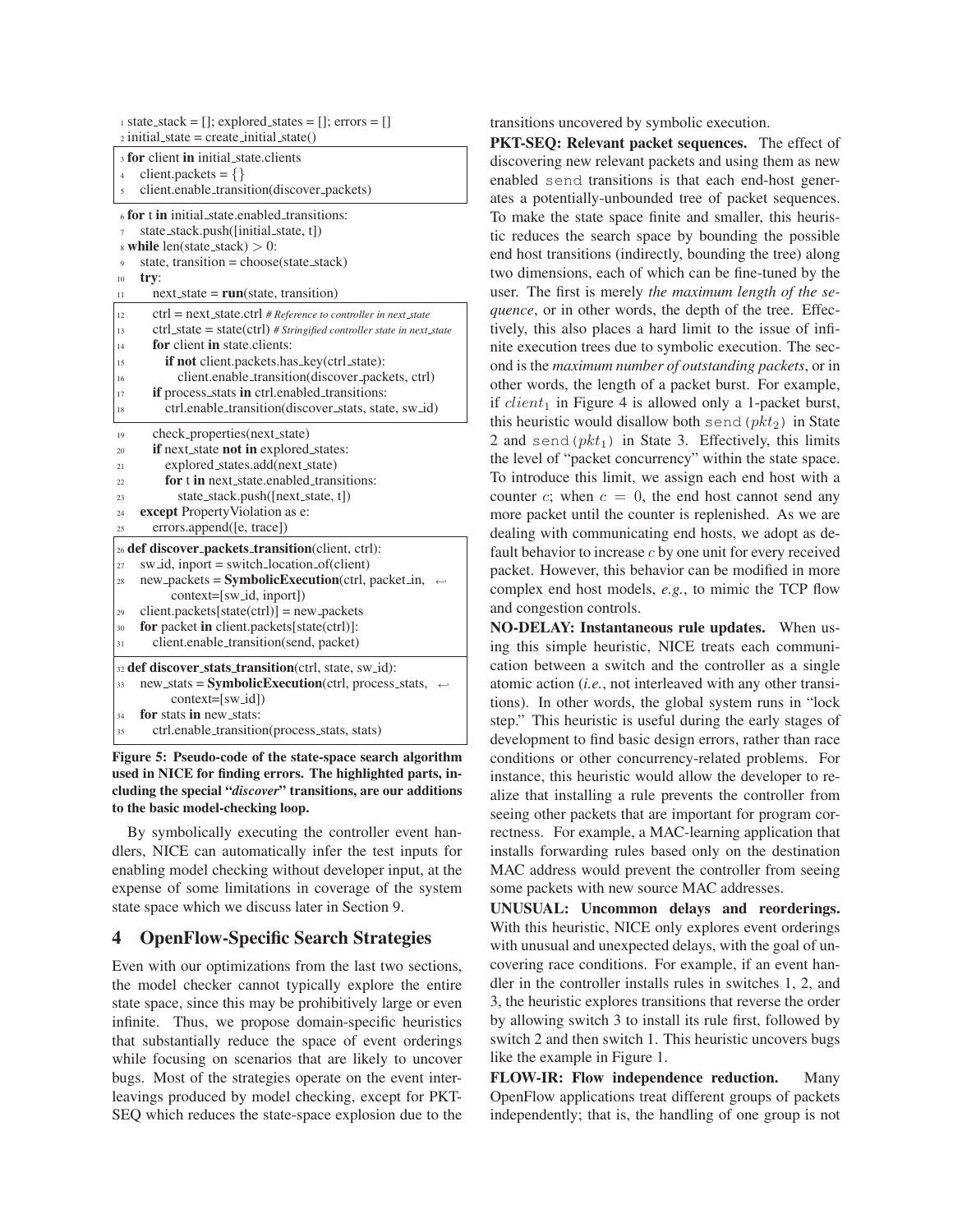affected by the presence or absence of another. In this case, NICE can reduce the search space by exploring only one relative ordering between the events affecting each group. To use this heuristic, the programmer provides isSameFlow, a Python function that takes two packets (and the switch and input port) as arguments and returns whether the packets belong to the same group. For example, in some scenarios different microflows are independent, whereas other programs may treat packets with different destination MAC addresses independently. **Summary.** PKT-SEQ is complementary to other strategies in that it only reduces the number of send transitions rather than the possible kind of event orderings. PKT-SEQ is enabled by default and used in our experiments (unless otherwise noted). The other heuristics can be selectively enabled.

## **5 Specifying Application Correctness**

Correctness is not an intrinsic property of a system—a specification of correctness states what the system should (or should not) do, whereas the implementation determines what it actually does. NICE allows programmers to specify correctness properties as Python code snippets, and provides a library of common properties (*e.g.*, no forwarding loops or blackholes).

## **5.1 Customizable Correctness Properties**

Testing correctness involves asserting safety properties (*"something bad never happens"*) and liveness properties (*"eventually something good happens"*), defined more formally in Chapter 3 of [19]. Checking for safety properties is relatively easy, though sometimes writing an appropriate predicate over all state variables is tedious. As a simple example, a predicate could check that the collection of flow rules does not form a forwarding loop or a black hole. Checking for liveness properties is typically harder because of the need to consider a possibly infinite system execution. In NICE, we make the inputs finite (*e.g.*, a finite number of packets, each with a finite set of possible header values), allowing us to check some liveness properties. For example, NICE could check that, once two hosts exchange at least one packet in each direction, no further packets go to the controller (a property we call "StrictDirectPaths"). Checking this liveness property requires knowledge not only of the system state, but also which transitions have executed.

To check both safety and liveness properties, NICE allows correctness properties to  $(i)$  access the system state,  $(ii)$  register callbacks invoked by NICE to observe important transitions in system execution, and  $(iii)$  maintain local state. In our experience, these features offer enough expressiveness for specifying correctness properties. For ease of implementation, these properties are represented as snippets of Python code that make assertions about global system state. NICE invokes these snippets after each transition. For example, to check the StrictDirectPaths property, the code snippet would have local state variables that keep track of whether a pair of hosts has exchanged at least one packet in each direction, and would flag a violation if a subsequent packet triggers a packet in event at the controller. When a correctness check signals a violation, the tool records the execution trace that recreates the problem.

### **5.2 Library of Correctness Properties**

NICE provides a library of correctness properties applicable to a wide range of OpenFlow applications. A programmer can select properties from a list, as appropriate for the application. Writing these correctness modules can be challenging because the definitions must be robust to communication delays between the switches and the controller. Many of the definitions must intentionally wait until a "safe" time to test the property to prevent natural delays from erroneously triggering a violation of the property. Providing these modules as part of NICE can relieve the developers from the challenges of specifying correctness properties precisely, though creating any custom modules would require similar care.

• *NoForwardingLoops*: This property asserts that packets do not encounter forwarding loops, and is implemented by checking that each packet goes through any given <switch, input port> pair at most once.

• *NoBlackHoles*: This property states that no packets should be dropped in the network, and is implemented by checking that every packet that enters the network ultimately leaves the network or is consumed by the controller itself (for simplicity, we disable optional packet drops and duplication on the channels). To account for flooding, the property enforces a zero balance between the packet copies and packets consumed.

• *DirectPaths*: This property checks that, once a packet has successfully reached its destination, future packets of the same flow do not go to the controller. Effectively, this checks that the controller successfully establishes a direct path to the destination as part of handling the first packet of a flow. This property is useful for many Open-Flow applications, though it does not apply to the MAClearning switch, which requires the controller to learn how to reach both hosts before it can construct unicast forwarding paths in either direction.

• *StrictDirectPaths*: This property checks that, after two hosts have successfully delivered at least one packet of a flow in each direction, no successive packets reach the controller. This checks that the controller has established a direct path in *both* directions between the two hosts.

• *NoForgottenPackets*: This property checks that all switch buffers are empty at the end of system execution. A program can easily violate this property by for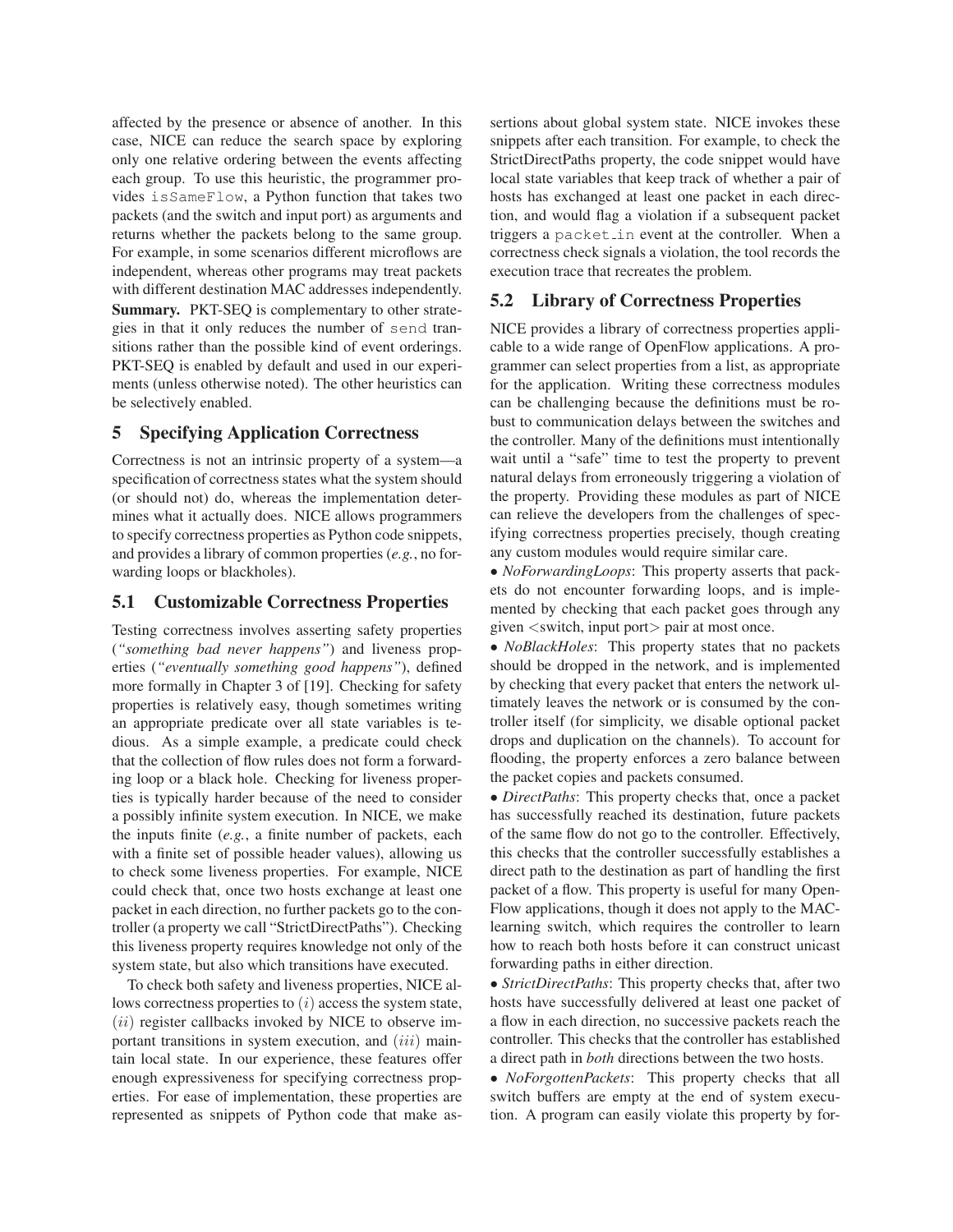getting to tell the switch how to handle a packet. This can eventually consume all the available buffer space for packets awaiting controller instruction; after a timeout, the switch may discard these buffered packets. A shortrunning program may not run long enough for the queue of awaiting-controller-response packets to fill, but the *NoForgottenPackets* property easily detects these bugs.

## **6 Implementation Highlights**

We have built a prototype implementation of NICE written in Python so as to seamlessly support OpenFlow controller programs for the popular NOX controller platform (which provides an API for Python).

As a result of using Python, we face the challenge of doing symbolic execution for a dynamic, untyped language. This task turned out to be quite challenging from an implementation perspective. To avoid modifying the Python interpreter, we implement a derivative technique of symbolic execution called *concolic execution* [24]<sup>3</sup>, which executes the code with concrete instead of symbolic inputs. Alike symbolic execution, it collects constraints along code paths and tries to explore all feasible paths. Another consequence of using Python is that we incur a significant performance overhead, which is the price for favoring usability. We plan to improve performance in a future release of the tool.

NICE consists of three parts:  $(i)$  a model checker,  $(ii)$  a concolic-execution engine, and  $(iii)$  a collection of models including the simplified switch and several end hosts. We now briefly highlight some of the implementation details of the first two parts: the model checker and concolic engine, which run as different processes.

**Model checker details.** To checkpoint and restore system state, NICE takes the approach of remembering the sequence of transitions that created the state and restores it by replaying such sequence, while leveraging the fact that the system components execute deterministically. State-matching is doing by comparing and storing hashes of the explored states. The main benefit of this approach is that it reduces memory consumption and, secondarily, it is simpler to implement. Trading computation for memory is a common approach for other modelchecking tools (*e.g.*, [15, 16]). To create state hashes, NICE serializes the state via the cPickle module and applies the built-in hash function to the resulting string.

**Concolic execution details.** A key step in concolic execution is tracking the constraints on symbolic variables during code execution. To achieve this, we first implement a new "symbolic integer" data type that tracks assignments, changes and comparisons to its value while behaving like a normal integer from the program point of view. We also implement arrays (tuples in Python terminology) of these symbolic integers. Second, we reuse the Python modules that naturally serve for debugging and disassembling the byte-code to trace the program execution through the Python interpreter.

Further, before running the code symbolically, we normalize and instrument it since, in Python, the execution can be traced at best with single code-line granularity. Specifically, we convert the source code into its abstract syntax tree (AST) representation and then manipulate this tree through several recursive passes that perform the following transformations:  $(i)$  we split composite branch predicates into nested if statements to work around shortcut evaluation,  $(ii)$  we move function calls before conditional expressions to ease the job for the STP constraint solver  $[25]$ ,  $(iii)$  we instrument branches to inform the concolic engine on which branch is taken,  $(iv)$  we substitute the built-in dictionary with a special stub that exposes the constraints, and  $(v)$  we intercept and remove sources of nondeterminism (*e.g.*, seeding the pseudo-random number generator). The AST tree is then converted back to source code for execution.

#### **7 Performance Evaluation**

Here we present an evaluation of how effectively NICE copes with the large state space in OpenFlow.

**Experimental setup.** We run the experiments on the simple topology of Figure 1, where the end hosts behave as follows: host A sends a "*layer-2 ping*" packet to host  $B$  which replies with a packet to  $A$ . The controller runs the MAC-learning switch program of Figure 3. We report the numbers of transitions and unique states, and the execution time as we increase the number of concurrent pings (a pair of packets). We run all our experiments on a machine set up with Linux 2.6.32 x86 64 that has 64 GB of RAM and a clock speed of 2.6 GHz. Our prototype implementation does not yet make use of multiple cores. **Benefits of simplified switch model.** We first perform a full search of the state space using NICE as a depth-first search model checker (NICE-MC, without symbolic execution) and compare to NO-SWITCH-REDUCTION: doing model-checking without a canonical representation of the switch state. Effectively, this prevents the model checker from recognizing that it is exploring semantically equivalent states. These results, shown in Table 1, are obtained without using any of our search strategies. We compute  $\rho$ , a metric of state-space reduction due to using the simplified switch model, as Unique(NO-SWITCH-REDUCTION)−Unique(NICE-MC).<br>Unique(NO-SWITCH-REDUCTION) Unique(NO-SWITCH-REDUCTION)

We observe the following:

• In both samples, the number of transitions and of unique states grow roughly exponentially (as expected). However, using the simplified switch model, the unique states explored in NICE-MC only grow with a rate that is about half the one observed for NO-SWITCH-REDUCTION.

<sup>&</sup>lt;sup>3</sup>Concolic stands for <u>conc</u>rete + symbolic.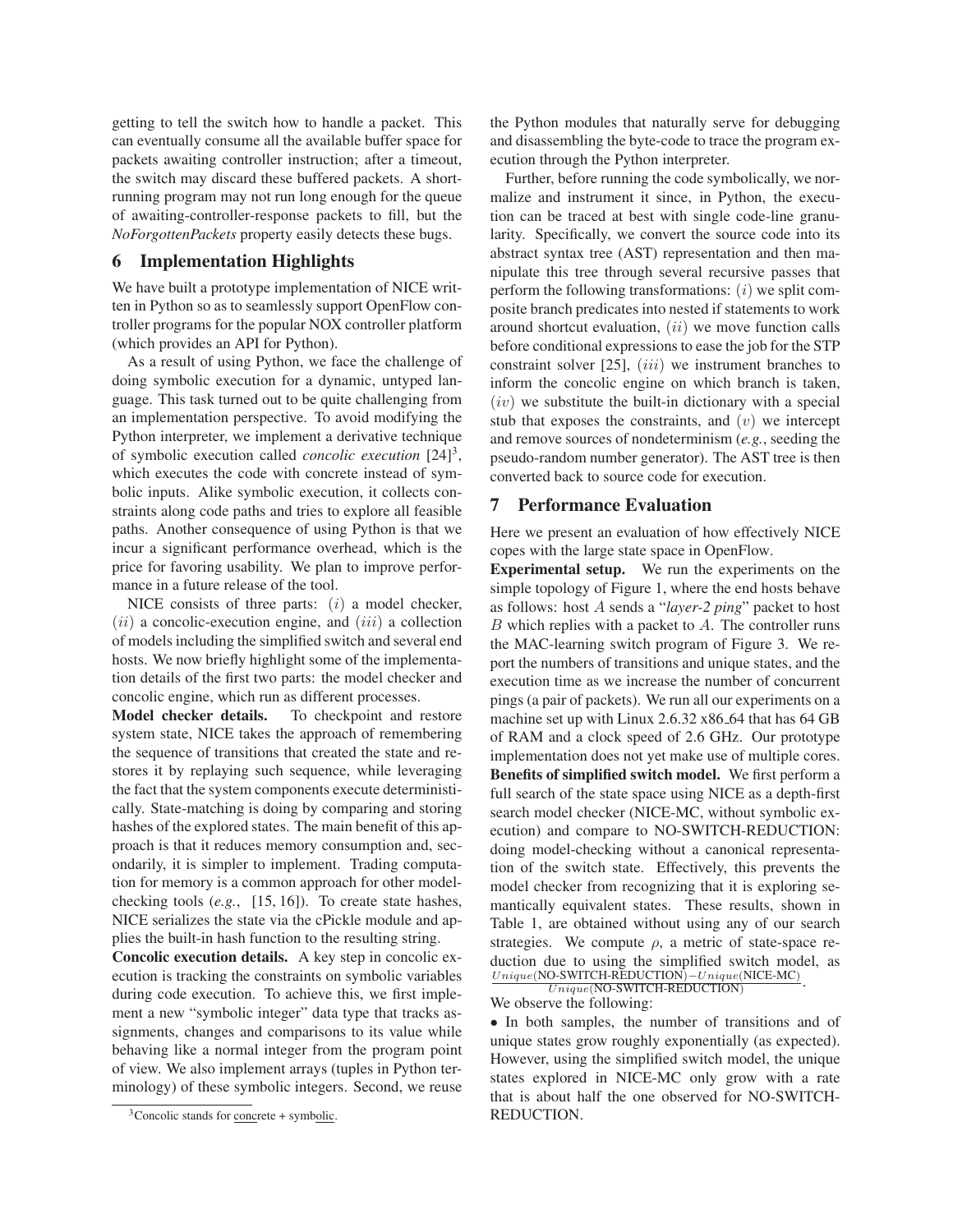|       | NICE-MC            |                      |                     | NO-SWITCH-REDUCTION |                      |                 |           |
|-------|--------------------|----------------------|---------------------|---------------------|----------------------|-----------------|-----------|
| Pings | <b>Transitions</b> | <b>Unique states</b> | CPU time            | <b>Transitions</b>  | <b>Unique states</b> | <b>CPU</b> time |           |
| ∠     | 470                | 268                  | $0.94$ [s]          | 760                 | 474                  | $1.93$ [s]      | 0.38      |
|       | 12,801             | 5.257                | $47.27$ [s]         | 43,992              | 20,469               | $208.63$ [s]    | $_{0.71}$ |
|       | 391.091            | 131.515              | $36 \,[\mathrm{m}]$ | 2.589,478           | 979.105              | $318$ [m]       | 0.84      |
|       | 14.052.853         | 4,161,335            | 30 [h]              | -                   | -                    |                 |           |

**Table 1: Dimensions of exhaustive search in NICE-MC vs. model-checking without a canonical representation of the switch state, which prevents recognizing equivalent states. Symbolic execution is turned off in both cases. NO-SWITCH-REDUCTION did not finish with five pings in four days.**

• The efficiency in state-space reduction  $\rho$  scales with the problem size (number of pings), and is substantial (factor of seven for three pings).

**Heuristic-based search strategies.** Figure 6 illustrates the contribution of NO-DELAY and FLOW-IR in reducing the search space relative to the metrics reported for the full search (NICE-MC). We omit the results for UN-USUAL as they are similar. The state space reduction is again significant; about factor of four for three pings. In summary, our switch model and these heuristics result in a 28-fold state space reduction for three pings.

**Comparison to other model checkers.** Next, we contrast NICE-MC with two state-of-the-art model checkers, SPIN [12] and JPF [13]. We create system models in PROMELA and Java that replicate as closely as possible the system tested in NICE. Due to space limitations, we only briefly summarize the results and refer to [26] for the details:

• As expected, by using an abstract model of the system, SPIN performs a full search more efficiently than NICE. Of course, state-space explosion still occurs: *e.g.*, with 7 pings, SPIN runs of out memory. This validates our decision to maintain hashes of system states instead of keeping entire system states.

• SPIN's partial-order reduction (POR)<sup>4</sup>, decreases the growth rate of explored transitions by only 18%. This is because even the finest granularity at which POR can be applied does not distinguish between independent flows.

• Taken "as is", JPF is already slower than NICE by a factor of 290 with 3 pings. The reason is that JPF uses Java threads to represent system concurrency. However, JPF leads to too many possible thread interleavings to explore even in our small example.

• Even with our extra effort in rewriting the Java model to explicitly expose possible transitions, JPF is 5.5 times slower than NICE using 4 pings.

These results suggest that NICE, in comparison to the other model-checkers, strikes a good balance between (i) capturing system concurrency at the right level of granularity,  $(ii)$  simplifying the state space and  $(iii)$  allowing testing of unmodified controller programs.



**Figure 6: Relative state-space search reduction of our heuristic-based search strategies vs. NICE-MC.**

## **8 Experiences with Real Applications**

In this section, we report on our experiences applying NICE to three real applications—a MAC-learning switch, a server load-balancer, and energy-aware traffic engineering—and uncovering eleven bugs.

## **8.1 MAC-learning Switch (PySwitch)**

Our first application is the pyswitch software included in the NOX distribution (98 LoC). The application implements MAC learning, coupled with flooding to unknown destinations, common in Ethernet switches. Realizing this functionality seems straightforward (*e.g.*, the pseudo-code in Figure 3), yet NICE automatically detects three violations of correctness properties.

**BUG-I: Host unreachable after moving.** This fairly subtle bug is triggered when a host  $B$  moves from one location to another. Before B moves, host A starts streaming to  $B$ , which causes the controller to install a forwarding rule. When  $B$  moves, the rule stays in the switch as long as A keeps sending traffic, because the soft timeout does not expire. As such, the packets do not reach  $B$ 's new location. This serious correctness bug violates the *NoBlackHoles* property. If the rule had a *hard* timeout, the application would eventually flood packets and reach  $B$  at its new location; then,  $B$  would send return traffic that would trigger MAC learning, allowing future packets to follow a direct path to  $B$ . While this "bug fix" prevents persistent packet loss, the network still experiences *transient* loss until the hard timeout expires. Designing a new *NoBlackHoles* property that is robust to transient loss is part of our ongoing work.

**BUG-II: Delayed direct path.** The pyswitch also violates the *StrictDirectPaths* property, leading to suboptimal performance. The violation arises after a host A sends a packet to host  $B$ , and  $B$  sends a response packet to A. This is because pyswitch installs a forwarding rule in one direction—from the sender  $(B)$  to the destination  $(A)$ , in line 13 of Figure 3. The controller does

<sup>&</sup>lt;sup>4</sup>POR is a well-known technique for avoiding exploring unnecessary orderings of transitions (*e.g.*, [27]).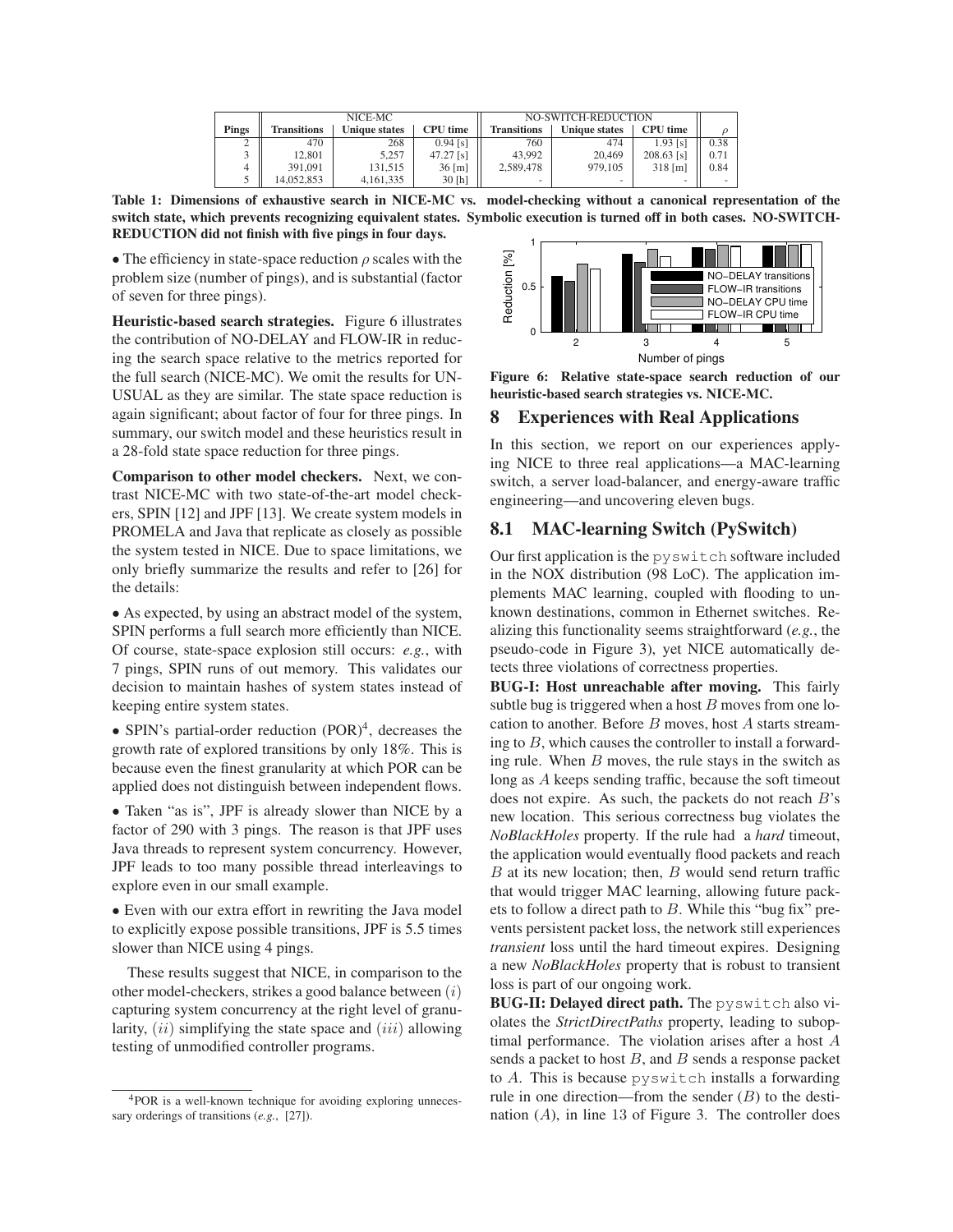*not* install a forwarding rule for the other direction until seeing a subsequent packet from  $A$  to  $B$ . For a threeway packet exchange (*e.g.*, a TCP handshake), this performance bug directs 50% more traffic than necessary to the controller. Anecdotally, fixing this bug can easily introduce another one. The naïve fix is to add another install rule call, with the addresses and ports reversed, after line 14, for forwarding packets from A to B. However, since the two rules are not installed atomically, installing the rules in this order can allow the packet from  $B$  to reach  $A$  before the switch installs the second rule. This can cause a subsequent packet from A to reach the controller unnecessarily. A correct fix would install the rule for traffic from A first, before allowing the packet from B to A to traverse the switch. With this "fix", the resulting program satisfies the *Strict-DirectPaths* property.

**BUG-III: Excess flooding.** When we test pyswitch on a topology that contains a cycle, the program violates the *NoForwardingLoops* property. This is not surprising, since pyswitch does not construct a spanning tree.

# **8.2 Web Server Load Balancer**

Data centers rely on load balancers to spread incoming requests over service replicas. Previous work created a load-balancer application that uses wildcard rules to divide traffic based on the client IP addresses to achieve a target load distribution [9]. The application can dynamically adjust the load distribution by installing new wildcard rules; during the transition, old transfers complete at their existing servers while new requests are handled according to the new distribution. We test this application with one client and two servers connected to a single switch. The client opens a TCP connection to a virtual IP address corresponding to the two replicas. In addition to the default correctness properties, we create an application-specific property *FlowAffinity* that verifies that all packets of a single TCP connection go to the same server replica. Here we report on the bugs NICE found in the original code (1209 LoC), which had already been unit tested to some extent.

**BUG-IV: Next TCP packet always dropped after reconfiguration.** Having observed a violation of the *No-ForgottenPackets* property, we identified a bug where the application neglects to handle the "next" packet of each flow—for both ongoing transfers and new requests after a change in the load-balancing policy. Despite correctly installing the forwarding rule for each flow, the application does *not* instruct the switch to forward the packet that triggered the packet in handler. Since the TCP sender ultimately retransmits the lost packet, the program does successfully handle each Web request, making it hard to notice the bug. The bug degrades performance and, for a long execution trace, would ultimately exhaust the switch's space for buffering packets awaiting controller action.

**BUG-V: Some TCP packets dropped after reconfiguration.** After fixing **BUG-IV**, NICE detected another *NoForgottenPackets* violation due to a race condition. In switching from one load-balancing policy to another, the application sends multiple updates to the switch for each existing rule: (i) a command to remove the existing forwarding rule followed by (ii) commands to install one or more rules (one for each group of affected client IP addresses) that direct packets to the controller. Since these commands are not executed atomically, packets arriving between the first and second step do not match either rule. The OpenFlow specification prescribes that packets that do not match any rule should go to the controller. Although the packets go to the controller either way, these packets arrive with a different "reason code" (*i.e.*, NO MATCH). As written, the packet in handler ignores such (unexpected) packets, causing the switch to hold them until the buffer fills. This appears as packet loss to the end hosts. To fix this bug, the program should reverse the two steps, installing the new rules (perhaps at a lower priority) before deleting the existing ones.

**BUG-VI: ARP packets forgotten during address resolution.** Another *NoForgottenPackets* violation uncovered two bugs that are similar in spirit to the previous one. The controller program handles client ARP requests on behalf of the server replicas. Despite sending the correct reply, the program neglects to discard the ARP request packets from the switch buffer. A similar problem occurs for server-generated ARP messages.

**BUG-VII: Duplicate SYN packets during transitions.** A *FlowAffinity* violation detected a subtle bug that arises only when a connection experiences a duplicate (*e.g.*, retransmitted) SYN packet while the controller changes from one load-balancing policy to another. During the transition, the controller inspects the "next" packet of each flow, and assumes a SYN packet implies the flow is new and should follow the new load-balancing policy. Under duplicate SYN packets, some packets of a connection (arriving before the duplicate SYN) may go to one server, and the remaining packets to another, leading to a broken connection. The authors of [9] acknowledged this possibility (see footnote #2 in their paper), but only realized this was a problem after careful consideration.

# **8.3 Energy-Efficient Traffic Engineering**

OpenFlow enables a network to reduce energy consumption [10,28] by selectively powering down links and redirecting traffic to alternate paths during periods of lighter load. REsPoNse [28] pre-computes several routing tables (the default is two), and makes an online selection for each flow. The NOX implementation (374 LoC) has an *always-on* routing table (that can carry all traffic un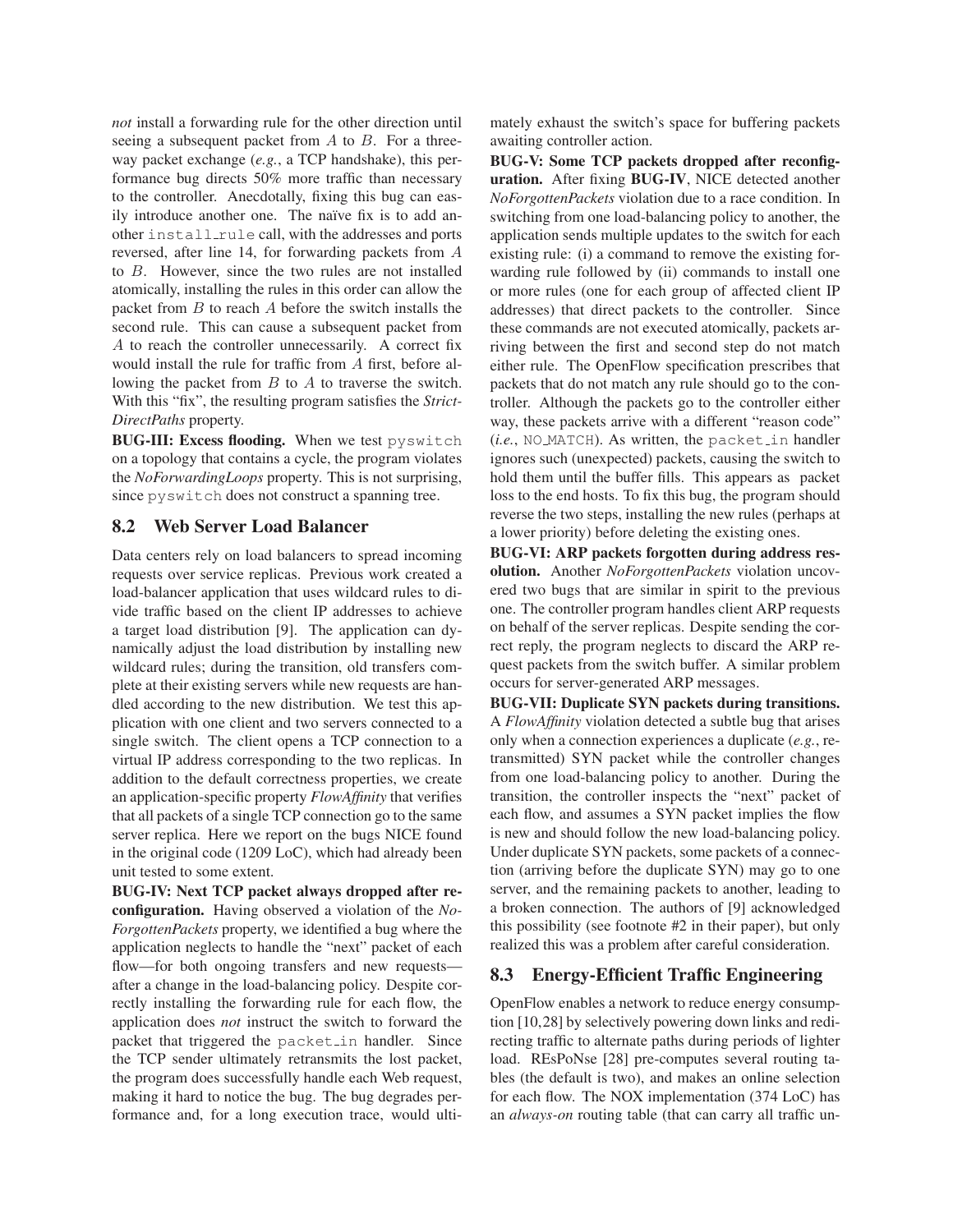der low demand) and an *on-demand* table (that serves additional traffic under higher demand). Under high load, the flows should probabilistically split evenly over the two classes of paths. The application learns the link utilizations by querying the switches for port statistics. Upon receiving a packet of a new flow, the packet in handler chooses the routing table, looks up the list of switches in the path, and installs a rule at each hop.

For testing with NICE, we install a network topology with three switches in a triangle, one sender host at one switch and two receivers at another switch. The third switch lies on the on-demand path. We define the following application-specific correctness property:

• *UseCorrectRoutingTable*: This property checks that the controller program, upon receiving a packet from an ingress switch, issues the installation of rules to all and just the switches on the appropriate path for that packet, as determined by the network load. Enforcing this property is important, because if it is violated, the network might be configured to carry more traffic than it physically can, degrading the performance of end-host applications running on top of the network.

NICE found several bugs in this application:

**BUG-VIII: The first packet of a new flow is dropped.** A violation of *NoForgottenPackets* revealed a bug that is almost identical to **BUG-IV**. The packet in handler installed a rule but neglected to instruct the switch to forward the packet that triggered the event.

**BUG-IX: The first few packets of a new flow can be dropped.** After fixing **BUG-VIII**, NICE detected another *NoForgottenPackets* violation at the second switch in the path. Since the packet in handler installs an end-to-end path when the first packet of a flow enters the network, the program implicitly assumes that intermediate switches would never direct packets to the controller. However, with communication delays in installing the rules, the packet could reach the second switch before the rule is installed. Although these packets trigger packet in events, the handler implicitly ignores them, causing the packets to buffer at the intermediate switch. This bug is hard to detect because the problem only arises under certain event orderings. Simply installing the rules in the reverse order, from the last switch to the first, is not sufficient—differences in the delays for installing the rules could still cause a packet to encounter a switch that has not (yet) installed the rule. A correct "fix" should either handle packets arriving at intermediate switches, or use "barriers" (where available) to ensure that rule installation completes at all intermediate hops before allowing the packet to depart the ingress switch.

**BUG-X: Only on-demand routes used under high load.** NICE detects a *CorrectRoutingTableUsed* violation that prevents on-demand routes from being used properly. The program updates an extra routing table in

| <b>BUG</b>  | PKT-SEQ only | <b>NO-DELAY</b> | <b>FLOW-IR</b> | <b>UNUSUAL</b> |
|-------------|--------------|-----------------|----------------|----------------|
| I           | 23/0.02      | 23/0.02         | 23/0.02        | 23/0.02        |
| Π           | 18/0.01      | 18/0.01         | 18/0.01        | 18/0.01        |
| Ш           | 11/0.01      | 16/0.01         | 11/0.01        | 11/0.01        |
| IV          | 386/3.41     | 1661/9.66       | 321/1.1        | 64/0.19        |
| V           | 22/0.05      | Missed          | 21/0.02        | 60/0.18        |
| VI          | 48/0.05      | 48/0.06         | 31/0.04        | 49/0.07        |
| <b>VII</b>  | 297k/1h      | 191k / 39m      | Missed         | 26.5k/5m       |
| <b>VIII</b> | 23/0.03      | 22/0.02         | 23/0.03        | 23/0.02        |
| IX          | 21/0.03      | 17/0.02         | 21/0.03        | 21/0.02        |
| X           | 2893/35.2    | Missed          | 2893/35.2      | 2367/25.6      |
| XI          | 98/0.67      | Missed          | 98/0.67        | 25/0.03        |

**Table 2: Comparison of the number of transitions / running time to the first violation that uncovered each bug. Time is in seconds unless otherwise noted.**

the port-statistic handler (when the network's perceived energy state changes) to either always-on or on-demand, in an effort to let the remainder of the code simply reference this extra table when deciding where to route a flow. Unfortunately, this made it impossible to split flows equally between always-on and on-demand routes, and the code directed all new flows over on-demand routes under high load. A "fix" was to abandon the extra table and choose the routing table on per-flow basis.

**BUG-XI: Packets can be dropped when the load reduces.** After fixing **BUG-IX**, NICE detected another violation of the *NoForgottenPackets*. When the load reduces, the program recomputes the list of switches in each always-on path. Under delays in installing rules, a switch not on these paths may send a packet to the controller, which ignores the packet because it fails to find this switch in any of those lists.

## **8.4 Overhead of Running NICE**

In Table 2, we summarize how many seconds NICE took (and how many state transitions were explored) to discover the *first property violation* that uncovered each bug, under four different search strategies. Note the numbers are generally small because NICE quickly produces simple test cases that trigger the bugs. One exception, **BUG-VII**, is found in 1 hour by doing a PKT-SEQ-only search but UNUSUAL can detect it in just 5 minutes. Our search strategies are also generally faster than PKT-SEQonly to trigger property violations, except in one case (**BUG-IV**). Also, note that there are no false positives in our case studies—every property violation is due to the manifestation of a bug—and only in few cases (**BUG-V**, **BUG-VII**, **BUG-X** and **BUG-XI**) the heuristic-based strategies experience false negatives. Expectedly, NO-DELAY, which does not consider rule installation delays, misses race condition bugs (27% missed bugs). **BUG-VII** is missed by FLOW-IR because the duplicate SYN is treated as a new independent flow (9% missed bugs).

Finally, the reader may find that some of the bugs we found—like persistently leaving some packets in the switch buffer—are relatively simple and their manifesta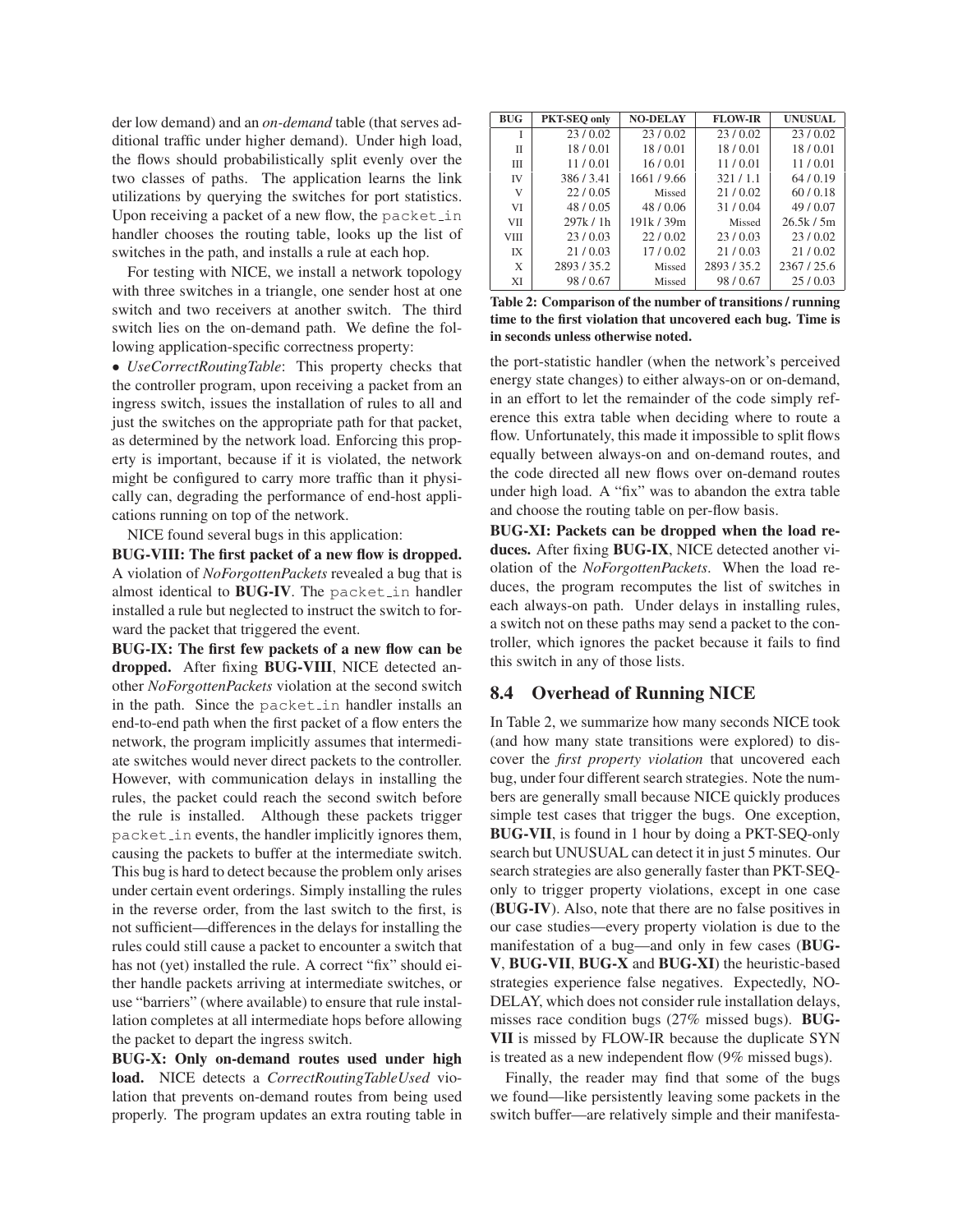tions could be detected with run-time checks performed by the controller platform. However, the programmer would not know what caused them. For example, a runtime check that flags a "no forgotten packets" error due to **BUG-IV** or **BUG-V** would not tell the programmer what was special about this particular system execution that triggered the error. Subtle race conditions are very hard to diagnose, so having a (preferably small) example trace—like NICE produces—is crucial.

### **9 Coverage vs. Overhead Trade-Offs**

Testing is inherently incomplete, walking a fine line between good coverage and low overhead. As part of our ongoing work, we want to explore further how to best leverage symbolic execution in NICE. We here discuss some limitations of our current approach.

**Concrete execution on the switch:** In identifying the equivalence classes of packets, the algorithm in Figure 5 implicitly assumes the packets reach the controller. However, depending on the rules already installed in the switch, some packets in a class may reach the controller while others do not. This leads to two limitations. First, if *no* packets in an equivalence class would go to the controller, generating a representative packet from this class was unnecessary. This leads to some loss in efficiency. Second, if *some* (but not all) packets go to the controller, we may miss an opportunity to test a code path through the handler by inadvertently generating a packet that stays in the "fast path" through the switches. This leads to some loss in both efficiency and coverage. We could overcome these limitations by extending symbolic execution to include our simplified switch model and performing "symbolic packet forwarding" across multiple switches. We chose not to pursue this approach because  $(i)$  symbolic execution of the flow-table code would lead to a path-explosion problem,  $(ii)$  including these variables would increase the overhead of the constraint solver, and *(iii)* rules that modify packet headers would further complicate the symbolic analysis. Still, we are exploring "symbolic forwarding" as future work.

**Concrete global controller variables:** In symbolically executing each event handler, NICE could miss complex dependencies *between* handler invocations. This is a byproduct of our decision to represent controller variables in a concrete form. In some cases, one call to a handler could update the variables in a way that affects the symbolic execution of a second call (to the same handler, or a different one). Symbolic execution of the second handler would start from the *concrete* global variables, and may miss an opportunity to recognize additional constraints on packet header fields. We could overcome this limitation by running symbolic execution across multiple handler invocations, at the expense of a significant explosion in the number of code paths. Or, we could revisit our decision to represent controller variables in a concrete form. As future work, we are considering ways to efficiently represent global variables symbolically.

**Infinite execution trees in symbolic execution:** Despite its many advantages, symbolic execution can lead to infinite execution trees [23]. In our context, an infinite state space arises if each state has at least one input that modifies the controller state. This is an inherent limitation of symbolic execution, whether applied independently or in conjunction with model checking. To address this limitation, we explicitly bound the state space by limiting the size of the input (*e.g.*, a limit on the number of packets) and devise OpenFlow-specific search strategies that explore the system state space efficiently. These heuristics offer a tremendous improvement in efficiency, at the expense of some loss in coverage.

### **10 Related Work**

**Bug finding.** While model checking [12–16] and symbolic execution [17, 18, 24] are automatic techniques, a drawback is that they typically require a closed system, *i.e.*, a system (model) together with its environment. Typically, the creation of such environment is a manual process (*e.g.*, [22]). NICE re-uses the idea of model checking—systematic state-space exploration and combines it with the idea of symbolic execution exhaustive path coverage—to avoid pushing the burden of modeling the environment on the user. Also, NICE is the first to demonstrate the applicability of these techniques for testing the dynamic behavior of OpenFlow networks. Finally, NICE makes a contribution in managing state-space explosion for this specific domain.

Khurshid *et al.* [23] enable a model checker to perform symbolic execution. Both our and their work share the spirit of using symbolic variables to represent data from very large domains. Our approach differs in that it uses symbolic execution in a selective way for uncovering possible transitions given a certain controller state. As a result, we *(i)* reduce state-space explosion due to feasible code paths because not all code is symbolically executed, and  $(ii)$  enable matching of concrete system states to further reduce the search of the state space.

**OpenFlow and network testing.** Frenetic [29] is a domain-specific language for OpenFlow that aims to eradicate a large class of programming faults. Using Frenetic requires the network programmer to learn extensions to Python to support the higher-layer abstractions.

OFRewind [30] enables recording and replay of events for troubleshooting problems in production networks due to closed-source network devices. However, it does not automate the testing of OpenFlow controller programs.

Mai *et al.* [31] use static analysis of network devices forwarding information bases to uncover problems in the data plane. FlowChecker [32] applies symbolic model